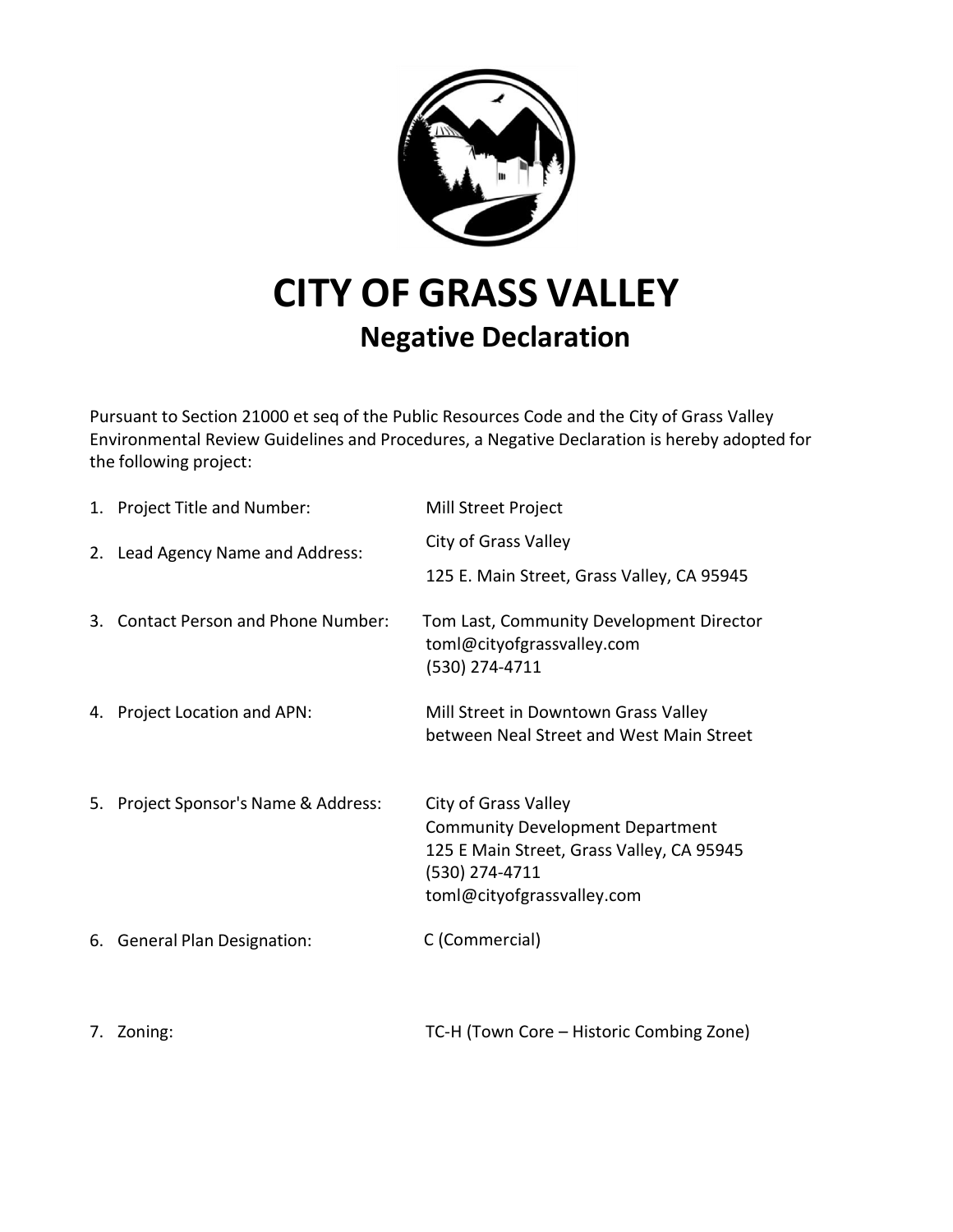## 8. Description of Project:

Since the Spring of 2020, in response to the COVID-19 pandemic, the City temporarily closed Mill Street from Neal Street to West Main Street to allow restaurants and retail businesses to expand their operations. In January 2021, City Council approved keeping Mill Street closed to continue to assist businesses and restaurants with expanding services under the ever-changing requirements of COVID-19. The Street remained open to delivery vehicles and for emergency vehicles. The proposed Mill Street Project includes continuing the partial closure of Mill Street from Neal Street to West Main Street to create a more permanent and attractive pedestrian-only zone downtown. The partial closure will allow downtown businesses to maintain and enhance the expanded areas for outdoor dining. The closure would also allow for a more elaborate use of Mill Street for special events (i.e., city-sponsored annual holiday events, farmer's markets, etc.). The Mill Street infrastructure improvements include removal of the existing asphalt street surface, replacement of the City's water main line, and the placement of permeable vehicular brick paving on the street. All improvements will take place between the existing sidewalk that runs down either side of Mill Street (replacement of the existing sidewalk is not included in the improvement plans). All lighting fixtures along Mill Street will be replaced with more decorative light poles and energy efficient (high efficacy) lights. Trenching will take place to provide irrigation in the street and to update/replace/add electrical to support any new lighting and outlets for speakers and/or event vendors' use. Modular planters are planned throughout and irrigation piping that complies with CA Title 23, Waters - Model Water Efficient Landscape Ordinance will be installed to support landscaping.

The physical development being proposed as part of this project includes installation of multiple outdoor seating areas to allow for the continued expansion of restaurant and retail services for downtown businesses on Mill Street. Seating areas include semi-permanent (movable/removable) enclosed patio dining areas and raised planters with built-in seating along the perimeter. Parklets are also being proposed along West Main Street (between Church Street and Richardson Street) to allow the Main Street businesses the opportunity to take advantage of expanding their services outdoors. West Main Street will remain open to vehicular traffic, but some sidewalks may bump out and/or include other buffering tactics and traffic calming components to ensure safe separation of pedestrians from flow of traffic.

To accommodate emergency vehicle access on Mill Street, a 15-foot fire lane will be maintained down the center of Mill Street for public safety vehicles (including fire ladder truck). The fire lane will also be utilized in the mornings (before 10:00 am) to allow for garbage service and deliveries to businesses located on the closed portion of Mill Street. Retractable/removable bollards will be installed at each end of Mill Street to prevent vehicular traffic during designated closure hours. Additionally, turn restriction signs will be posted to alert drivers traveling east/west along West Main Street and Neal Street where each intersects with Mill Street.

Since all the proposed improvements will take place within an existing street, the physical development being proposed as part of this project will not produce a significant environmental impact. The purpose of this analysis is to evaluate potential environmental impacts that could occur as a result of partially closing the above-described segment of Mill Street to vehicular traffic.

## 9. Surrounding Land Uses and Setting:

The Project is a partial street closure of an existing segment of Mill Street between Neal Street and West Main Street. Surrounding land uses include restaurants, retail stores, general service, and office uses.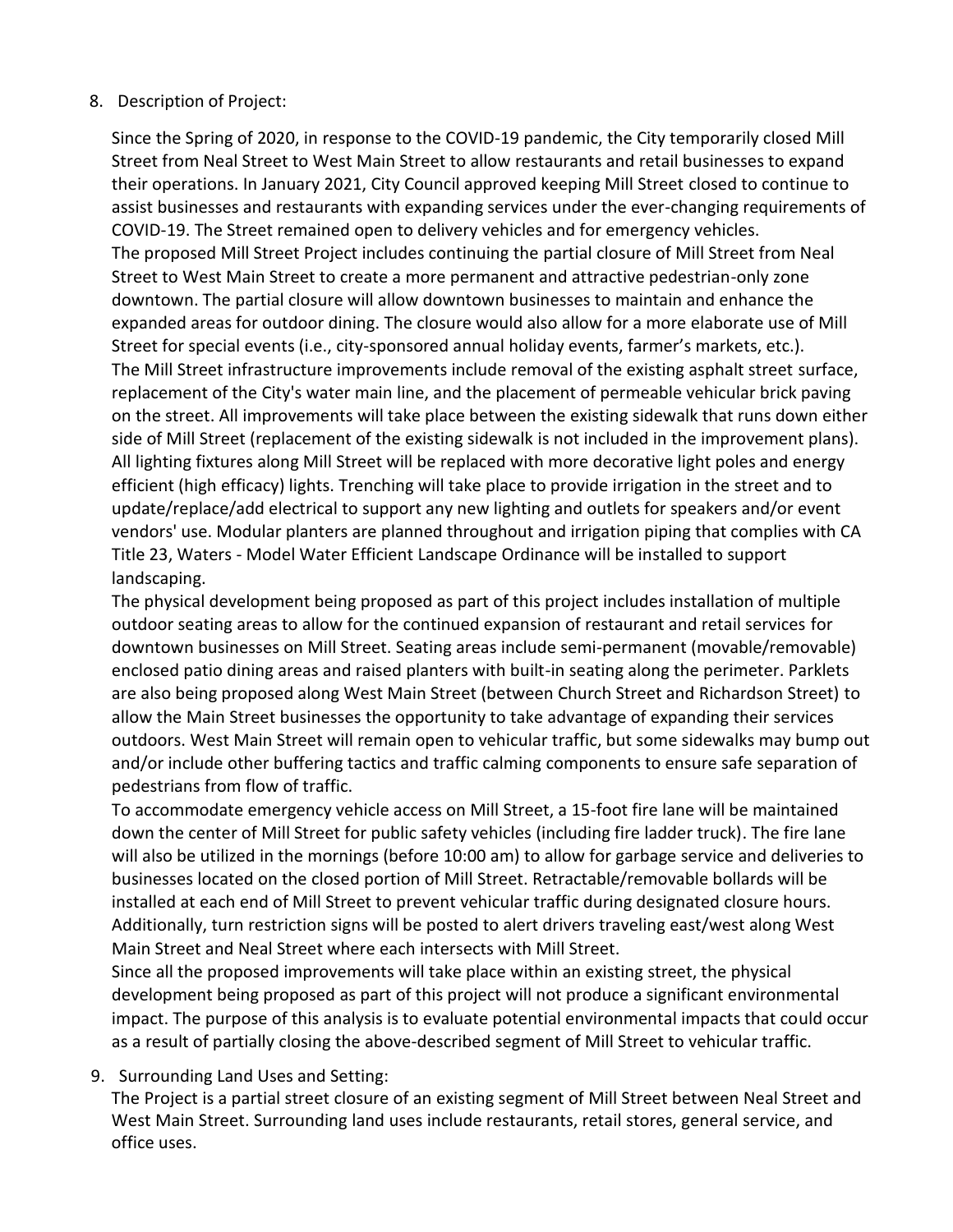10. Other Public Agencies whose approval is required: No other Agency approval is required.

Finding: Based on the attached Initial Study and the testimony received at a duly noticed public hearing, a Negative Declaration is granted, based on the judgement that:

- $X$  The project will not have a significant effect on the environment.
- The significant effects of the project noted in the Initial Study attached have been mitigated by modifications in the project, or by imposition of required mitigation measures listed in the Initial Study, so that the potential adverse effects are reduced to a point where no significant affects would occur.

Tom Last **Date** Community Development Director

Prepared by Abigail Walker **Date** Date Community Services Analyst II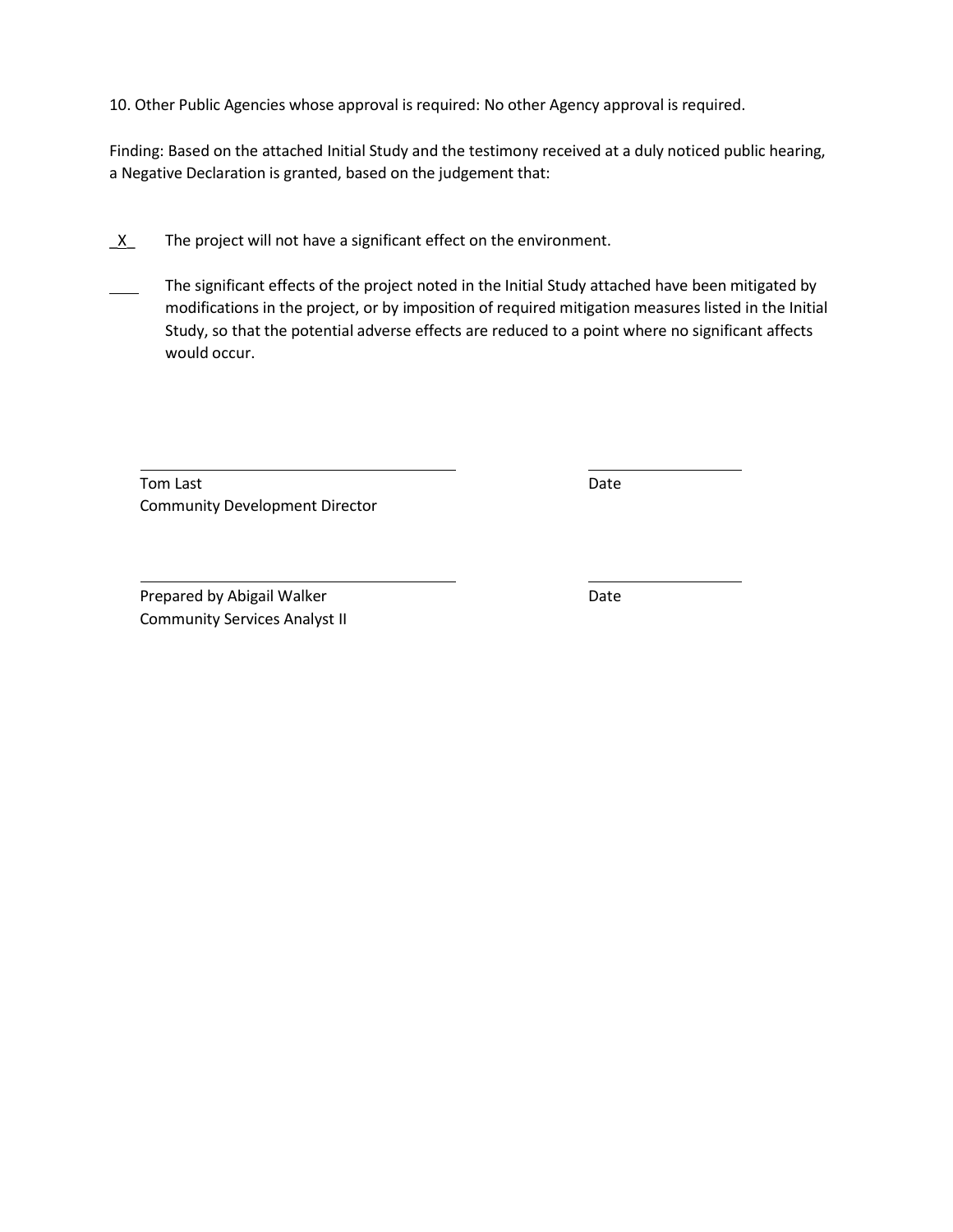## **ENVIRONMENTAL ISSUES ASSESSMENT**

Items identified in each section of the environmental checklist below are discussed following that section. Required mitigation measures are identified (if applicable) where necessary to reduce a projected impact to a level that is determined to be less than significant. The General Plan Environmental Impact Report (State Clearinghouse number 98082023) is herein incorporated by reference in accordance with Section 15150 of the CEQA Guidelines. Copies of this document and all other documents referenced herein are available for review at the City of Grass Valley Planning Division, 125 E Main Street, Grass Valley, CA 95945.

|                                                                                                                                                                                                                                                                                                                                                                                                | Potentially<br>Significant<br>Impact | Less than<br>Significant<br>with<br>Mitigation<br>Incorporated | Less Than<br>Significant<br>Impact | No.<br>Impact |
|------------------------------------------------------------------------------------------------------------------------------------------------------------------------------------------------------------------------------------------------------------------------------------------------------------------------------------------------------------------------------------------------|--------------------------------------|----------------------------------------------------------------|------------------------------------|---------------|
| <b>AESTHETICS</b> Except as provided in Public Resources Code                                                                                                                                                                                                                                                                                                                                  |                                      |                                                                |                                    |               |
| 21099, would the project:                                                                                                                                                                                                                                                                                                                                                                      |                                      |                                                                |                                    |               |
| a) Have a substantial effect upon a scenic vista?                                                                                                                                                                                                                                                                                                                                              |                                      |                                                                |                                    |               |
| b) Substantially damage scenic resources, including,<br>but not limited to, trees, rock outcroppings and historic<br>buildings within a state scenic highway?                                                                                                                                                                                                                                  |                                      |                                                                |                                    |               |
| c) In non-urbanized areas, substantially degrade the<br>existing visual character or quality of public views of the site<br>and its surroundings? (Public views are those that are<br>experienced from publicly accessible vantage points.) If the<br>project is in an urbanized area, would the project conflict<br>with applicable zoning and other regulations governing<br>scenic quality? |                                      |                                                                |                                    |               |
| d) Create a new source of substantial light or glare<br>which would adversely affect day or nighttime views in the<br>area?                                                                                                                                                                                                                                                                    |                                      |                                                                |                                    |               |

Findings of Fact: This project will not cause significant aesthetic impacts. No scenic vistas or state scenic highways are located within the project area; therefore, the project will not have a substantial effect on scenic vistas and will not damage scenic resources within a state scenic highway. The proposed improvements are expected to enhance the existing visual character or quality of public views of the site and its surroundings. The project does not conflict with applicable zoning and other regulations governing scenic quality. Though new light fixtures will be installed, they will include energy efficient lighting that will also be directed towards the ground, so the new lighting will not create a new source of substantial light or glare that will adversely affect day or nighttime views in the area.

The Mill Street project includes a variety of aesthetic improvements that will have a positive impact on the views in the area. The partial closure is designed to enhance the pedestrian-oriented environment and all the improvements being proposed will protect, complement and enhance the existing views of the historic building facades on Mill Street.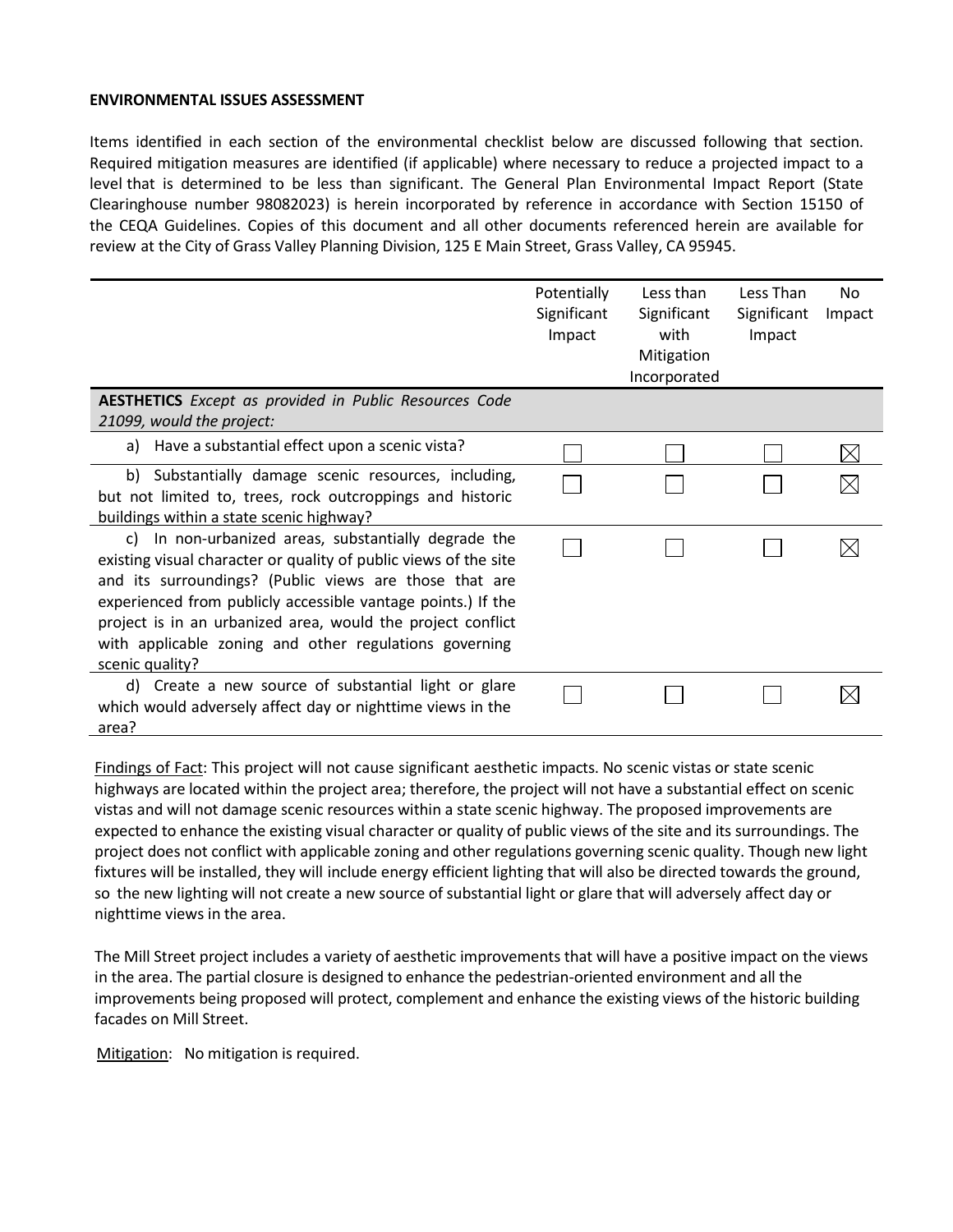|                                                                                                                                                                                                                                                                                                           | Potentially<br>Significant<br>Impact | Less than<br>Significant<br>with<br>Mitigation<br>Incorporated | Less Than<br>Significant<br>Impact | No<br>Impact |
|-----------------------------------------------------------------------------------------------------------------------------------------------------------------------------------------------------------------------------------------------------------------------------------------------------------|--------------------------------------|----------------------------------------------------------------|------------------------------------|--------------|
| <b>AGRICULTURE &amp; FOREST RESOURCES Would the project:</b>                                                                                                                                                                                                                                              |                                      |                                                                |                                    |              |
| Convert Prime Farmland, Unique Farmland, or<br>a)<br>Farmland of Statewide Importance (Farmland) as shown on the<br>maps prepared pursuant to the Farmland Mapping and<br>Monitoring Program of the California Resources Agency, to non-<br>agricultural use?                                             |                                      |                                                                |                                    |              |
| Conflict with existing agricultural zoning, agricultural<br>b)<br>use or with land subject to a Williamson Act contract?                                                                                                                                                                                  |                                      |                                                                |                                    |              |
| Conflict with existing zoning for, or cause rezoning of,<br>c)<br>forest land (as defined in Public Resources Code section 12220(g)),<br>timberland (as defined by Public Resources Code section 4526), or<br>timberland zoned Timberland Production (as defined by<br>Government Code section 51104(g))? |                                      |                                                                |                                    |              |
| d)<br>Result in the loss of forest land or conversion of forest<br>land to non-forest use?                                                                                                                                                                                                                |                                      |                                                                |                                    |              |
| Involve other changes in the existing environment<br>e)<br>which, due to their location or nature, could result in conversion<br>of Farmland, to non-agricultural use or conversion of forest land<br>to non-forest use?                                                                                  |                                      |                                                                |                                    |              |

Findings of Fact: There will be no agricultural or forest land impacts. The project area is a segment of paved street, there are no Prime Farmland, Unique Farmland, or Farmland of Statewide Importance, nor any existing agricultural zoning, agricultural use or land subject to a Williamson Act contract in the project area. The project will not result in the loss of forest land or conversion of forest land to non-forest use. There will be no changes in the existing environment which, due to their location or nature, could result in conversion of Farmland, to non-agricultural use or conversion of forest land to non-forest use.

Mitigation: No mitigation is required.

| AIR QUALITY Would the project:                              |  |    |
|-------------------------------------------------------------|--|----|
| Conflict with or obstruct implementation of the<br>a)       |  |    |
| applicable air quality plan?                                |  |    |
| Result in a cumulatively considerable net increase of<br>b) |  | IX |
| any criteria pollutant for which the project region is non- |  |    |
| attainment under an applicable federal or state ambient air |  |    |
| quality standard?                                           |  |    |
| Expose sensitive receptors, which are located within<br>C)  |  |    |
| one (1) mile of the project site, to substantial pollutant  |  |    |
| concentrations?                                             |  |    |
| Result in other emissions (such as those leading to<br>d)   |  |    |
| odors) adversely affecting a substantial number of people?  |  |    |

Findings of Fact: The Mill Street project will not conflict with or obstruct implementation of the applicable air quality plan. Consistent with the Circulation Element of the City's General Plan, the project promotes walkability and non-vehicular modes of travel by partially closing a collector street to create a pedestrian-friendly area. The project will not result in a cumulatively considerable net increase of any criteria pollutant, will not expose sensitive receptors, which are located within one (1) mile of the project site, to substantial pollutant concentrations, and will not result in other emissions (such as those leading to odors) adversely affecting a substantial number of people. The air quality will improve on Mill Street because of this project as the element of idling vehicles will no longer exist; therefore, patrons and pedestrians will no longer be subject to vehicle exhaust fumes on Mill Street. Mitigation: No mitigation is required.

City of Grass Valley 2020 General Plan, Chapter Four, Circulation Element | Page 4-1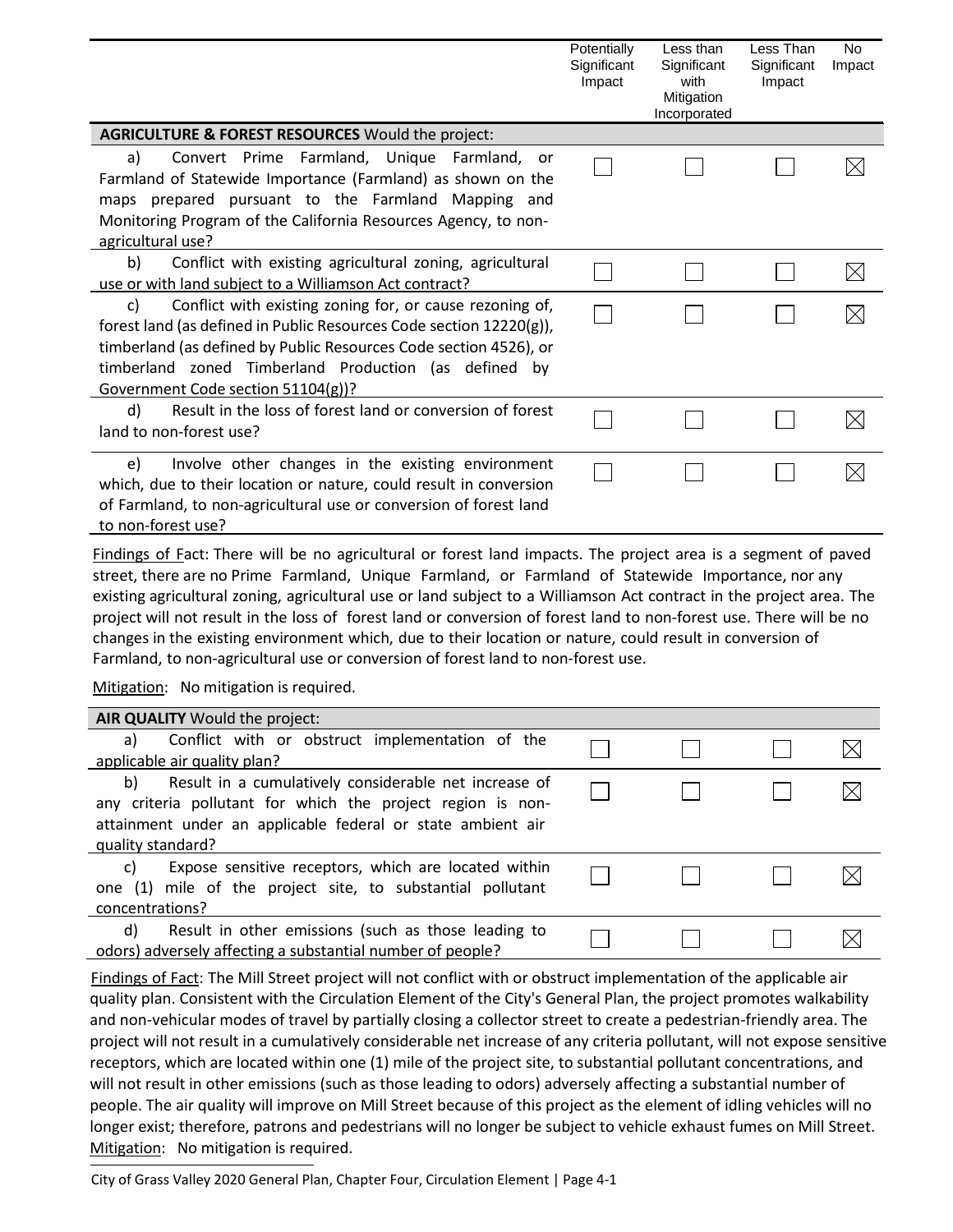|                                                                                                                                                                                                                                                                                                                                                       | Potentially<br>Significant<br>Impact | Less than<br>Significant<br>with<br>Mitigation<br>Incorporated | Less Than<br>Significant<br>Impact | No<br>Impact |
|-------------------------------------------------------------------------------------------------------------------------------------------------------------------------------------------------------------------------------------------------------------------------------------------------------------------------------------------------------|--------------------------------------|----------------------------------------------------------------|------------------------------------|--------------|
| <b>BIOLOGICAL RESOURCES</b> Would the project:                                                                                                                                                                                                                                                                                                        |                                      |                                                                |                                    |              |
| Have a substantial adverse effect, either directly or<br>a)<br>through habitat modifications, on any species identified as a<br>candidate, sensitive, or special status species in local or regional<br>plans, policies, or regulations, or by the California Department of<br>Fish and Wildlife (CDFW) or U.S. Fish and Wildlife Service<br>(USFWS)? |                                      |                                                                |                                    |              |
| b)<br>Have a substantial adverse effect on any riparian<br>habitat or other sensitive natural community identified in local or<br>regional plans, policies, regulations or by the CDFW or USFWS?                                                                                                                                                      |                                      |                                                                |                                    |              |
| Have a substantial adverse effect on state or federally<br>C)<br>protected wetlands (including, but not limited to, marsh, vernal<br>pool, coastal, etc.) through direct removal, filling, hydrological<br>interruption, or other means                                                                                                               |                                      |                                                                |                                    |              |
| d)<br>Interfere substantially with the movement of any<br>native resident or migratory fish or wildlife species or with<br>established native resident or migratory wildlife corridors, or<br>impede the use of native wildlife nursery sites?                                                                                                        |                                      |                                                                |                                    |              |
| Conflict with any local policies or ordinances protecting<br>e)<br>biological resources, such as a tree preservation policy or<br>ordinance?                                                                                                                                                                                                          |                                      |                                                                |                                    |              |
| f)<br>Conflict with the provisions of an adopted Habitat<br>Conservation Plan, Natural Community Conservation Plan, or<br>other approved local, regional, or state habitat conservation plan?                                                                                                                                                         |                                      |                                                                |                                    |              |

Findings of Fact: The project area is paved and fully developed; therefore, this project will not cause any substantial adverse effects on any of the following: a) any species identified as a candidate, sensitive, or special status species in local or regional plans, policies, or regulations, or by the California Department of Fish and Wildlife (CDFW) or U.S. Fish and Wildlife Service (USFWS), b) riparian habitat or any other sensitive natural community identified in local or regional plans, policies, regulations or by the CDFW or USFWS, or c) state or federally protected wetlands. Furthermore, the Mill Street Project will not interfere or conflict with: d) the movement of any native resident or migratory fish or wildlife species or with established native resident or migratory wildlife corridors, or impede the use of native wildlife nursery sites, e) any local policies or ordinances protecting biological resources, or f) with the provisions of an adopted Habitat Conservation Plan, Natural Community Conservation Plan, or other approved local, regional, or state habitat conservation plan.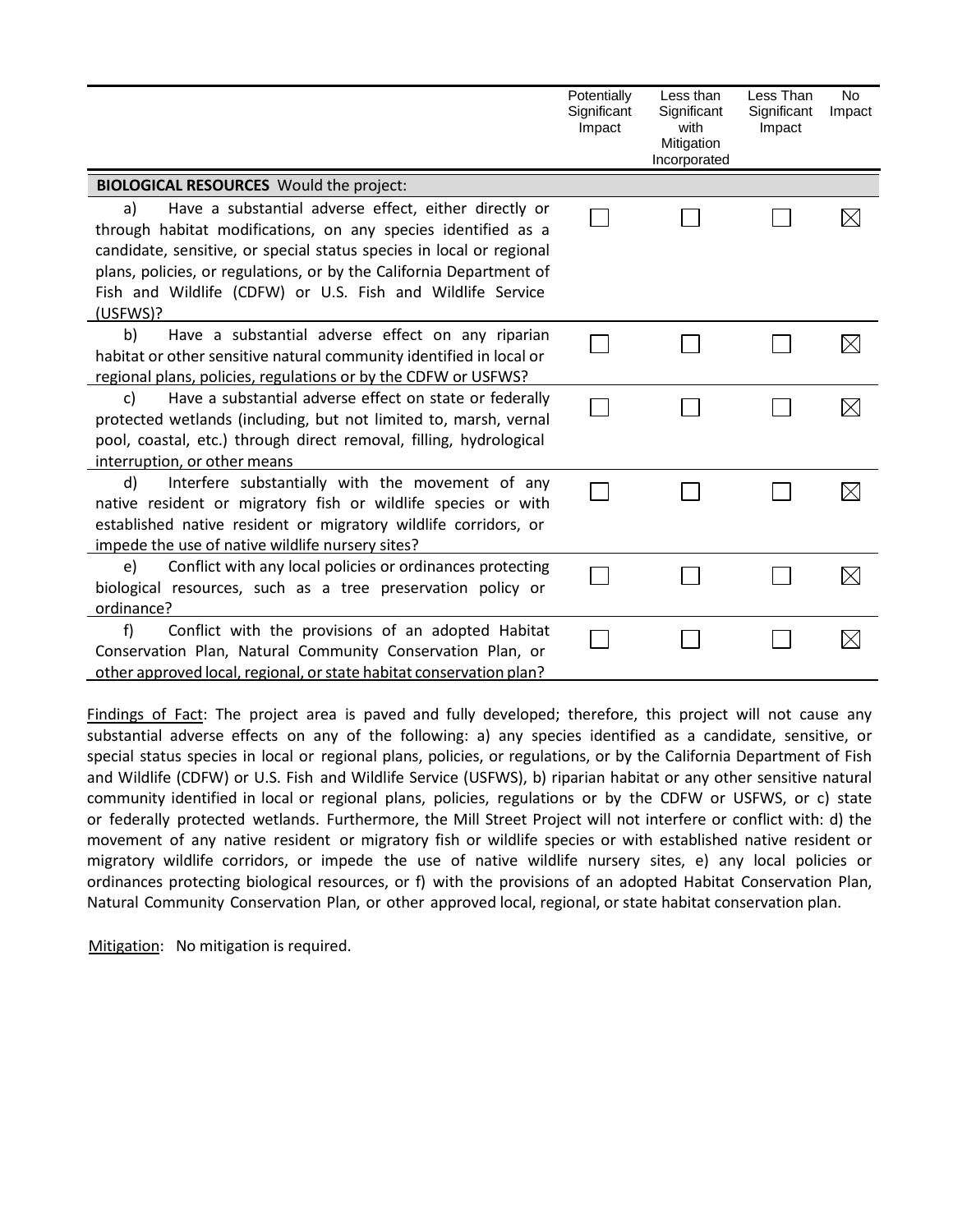|    |                                                                                                                | Potentially<br>Significant<br>Impact | Less than<br>Significant<br>with<br>Mitigation<br>Incorporated | Less Than<br>Significant<br>Impact | No.<br>Impact |
|----|----------------------------------------------------------------------------------------------------------------|--------------------------------------|----------------------------------------------------------------|------------------------------------|---------------|
|    | <b>CULTURAL RESOURCES</b> Would the project:                                                                   |                                      |                                                                |                                    |               |
| a) | Cause a substantial adverse change in the significance<br>of a historical resource pursuant to § 15064.5?      |                                      |                                                                |                                    |               |
| b) | Cause a substantial adverse change in the significance<br>of an archaeological resource pursuant to § 15064.5? |                                      |                                                                |                                    |               |
| C) | Disturb any human remains, including those interred<br>outside of formal cemeteries?                           |                                      |                                                                |                                    |               |

Findings of Fact: There will be no impact to cultural resources. The entire Mill Street Project area consists of previously disturbed areas that include underground utilities. Additional minor trenching will take place, but any area involved will include preexisting water, sewer and/or storm drain infrastructure; so the City does not anticipate the project to cause a substantial adverse change in the significance of a historical resource pursuant to § 15064.5 or of an archaeological resource pursuant to § 15064.5, and the project will not disturb any human remains.

Mitigation: No mitigation is required.

| <b>ENERGY</b> Would the project:                                                                                             |  |  |
|------------------------------------------------------------------------------------------------------------------------------|--|--|
| Result in potentially significant environmental impacts<br>a)<br>due to wasteful, inefficient, or unnecessary consumption of |  |  |
| energy resources, during project construction or operation?                                                                  |  |  |
| Conflict with or obstruct a State or Local plan for<br>b)                                                                    |  |  |
| renewable energy or energy efficiency?                                                                                       |  |  |
| Result in a substantial increase in demand upon energy<br>C)                                                                 |  |  |
| resources in relation to projected supplies?                                                                                 |  |  |

Findings of Fact: The Mill Street project will not result in potentially significant environmental impacts due to wasteful, inefficient, or unnecessary consumption of energy resources, during project construction or operation. The project will not conflict with or obstruct a State or Local plan for renewable energy or energy efficiency. All light fixtures on Mill Street and West Main Street will be replaced with more energy efficient LED lighting, so the project will result in a decrease in demand upon energy resources.

| <b>GEOLOGY AND SOILS</b> Would the project directly or indirectly:                                                                                                                                                                                                                                 |  |  |
|----------------------------------------------------------------------------------------------------------------------------------------------------------------------------------------------------------------------------------------------------------------------------------------------------|--|--|
| Directly or indirectly cause potential substantial<br>a)                                                                                                                                                                                                                                           |  |  |
| adverse effects, including the risk of loss, injury, or death                                                                                                                                                                                                                                      |  |  |
| involving:                                                                                                                                                                                                                                                                                         |  |  |
| i) Rupture of a known earthquake fault, as delineated on<br>the most recent Alquist-Priolo Earthquake Fault Zoning<br>Map issued by the State Geologist for the area or based on<br>other substantial evidence of a known fault? Refer to<br>Division of Mines and Geology Special Publication 42. |  |  |
| ii) Strong seismic ground shaking?                                                                                                                                                                                                                                                                 |  |  |
| iii) Seismic-related ground failure, including liquefaction?                                                                                                                                                                                                                                       |  |  |
| iv) Landslides?                                                                                                                                                                                                                                                                                    |  |  |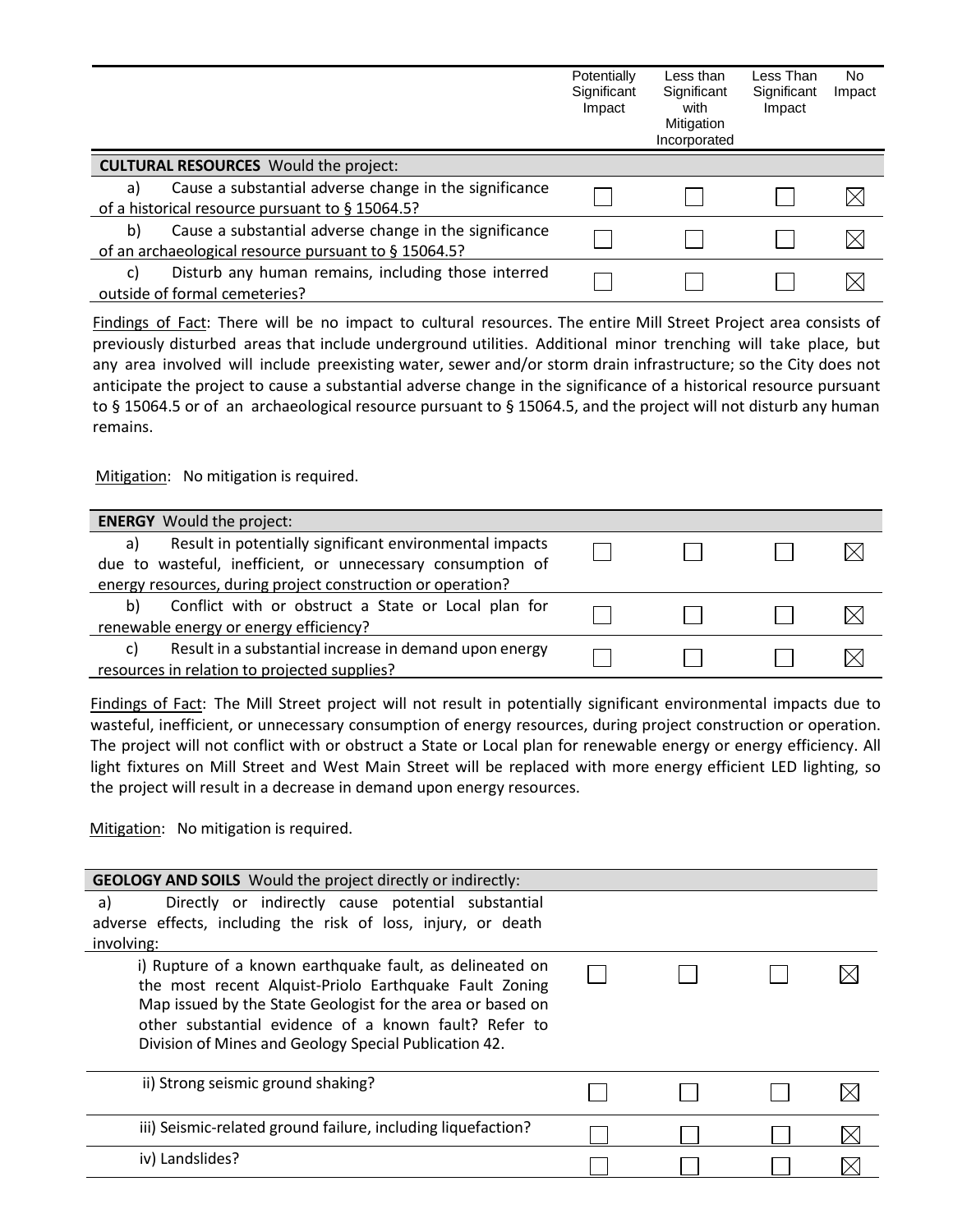|                                                                                                                                                                                                                                             | Potentially<br>Significant<br>Impact | Less than<br>Significant<br>with<br>Mitigation<br>Incorporated | Less Than<br>Significant<br>Impact | No.<br>Impact |
|---------------------------------------------------------------------------------------------------------------------------------------------------------------------------------------------------------------------------------------------|--------------------------------------|----------------------------------------------------------------|------------------------------------|---------------|
| b) Result in substantial soil erosion or the loss of topsoil?                                                                                                                                                                               |                                      |                                                                |                                    |               |
| c) Be located on a geologic unit or soil that is unstable, or that<br>would become unstable as a result of the project, and potentially<br>result in on- or off-site landslide, lateral spreading, subsidence,<br>liquefaction or collapse? |                                      |                                                                |                                    |               |
| d) Be located on expansive soil, as defined in Table 18-1-B of the<br>Uniform Building Code (1994), creating substantial direct or<br>indirect risks to life or property?                                                                   |                                      |                                                                |                                    |               |
| e) Have soils incapable of adequately supporting the use of septic<br>tanks or alternative wastewater disposal systems where sewers<br>are not available for the disposal of wastewater?                                                    |                                      |                                                                |                                    |               |
| f) Directly or indirectly destroy a unique paleontological resource<br>or site or unique geologic feature?                                                                                                                                  |                                      |                                                                |                                    |               |

Findings of Fact: The Mill Street Project will consist of removing the existing asphalt street surface, trenching to replace existing water main line, and replacing/adding additional utilities in previously disturbed soil; then, backfilling and refinishing surface with permeable vehicular brick pavers. All grading improvements for the Mill Street Project will comply with the City's current Development and Engineering Improvement Standards. The project will not directly or indirectly cause potential substantial adverse effects, including the risk of loss, injury, or death involving: i) rupture of a known earthquake fault, ii) strong seismic ground shaking, iii) seismic-related ground failure, including liquefaction, or iv) landslides. The project will not result in substantial soil erosion or the loss of topsoil. The project is not located on c) a geologic unit or soil that is unstable, or that would become unstable as a result of the project, and potentially result in on- or off-site landslide, lateral spreading, subsidence, liquefaction or collapse, or d) on expansive soil, as defined in Table 18-1-B of the Uniform Building Code (1994) and will not create a substantial direct or indirect risk to life or property. All properties within the project area are connected to the City's existing sewer system so there will be no negative or increased impact on the disposal of wastewater. The project will not directly or indirectly destroy a unique paleontological resource or site or unique geologic feature.

Mitigation: No mitigation is required.

|        | <b>GREENHOUSE GAS EMISSIONS</b> Would the project:                 |  |    |
|--------|--------------------------------------------------------------------|--|----|
| a)     | Generate greenhouse gas emissions, either directly or              |  | IХ |
|        | indirectly, that may have a significant impact on the environment? |  |    |
| b)     | Conflict with an applicable plan, policy or regulation             |  | IХ |
|        | adopted for the purpose of reducing the emissions of greenhouse    |  |    |
| gases? |                                                                    |  |    |

Findings of Fact: The Mill Street Project will not generate greenhouse gas emissions, either directly or indirectly, that may have a significant impact on the environment. The project is designed to encourage walkability and will not conflict with an applicable plan, policy or regulation adopted for the purpose of reducing the emissions of greenhouse gases. Partially closing Mill Street to vehicular traffic aligns with CARB's mission and California's AB 32 goal to reduce greenhouse gas emissions and the City's General Plan Circulation Policy 27-CP to *provide pedestrian friendly and walkable streets*. Furthermore, there are parallel streets to access or to travel through the area, so additional emissions are not expected. The addition of landscaping and trees will help reduce urban heat and improve local air quality and reduce greenhouse gas emissions.

City of Grass Valley 2020 General Plan, Circulation Policies | Page 4-19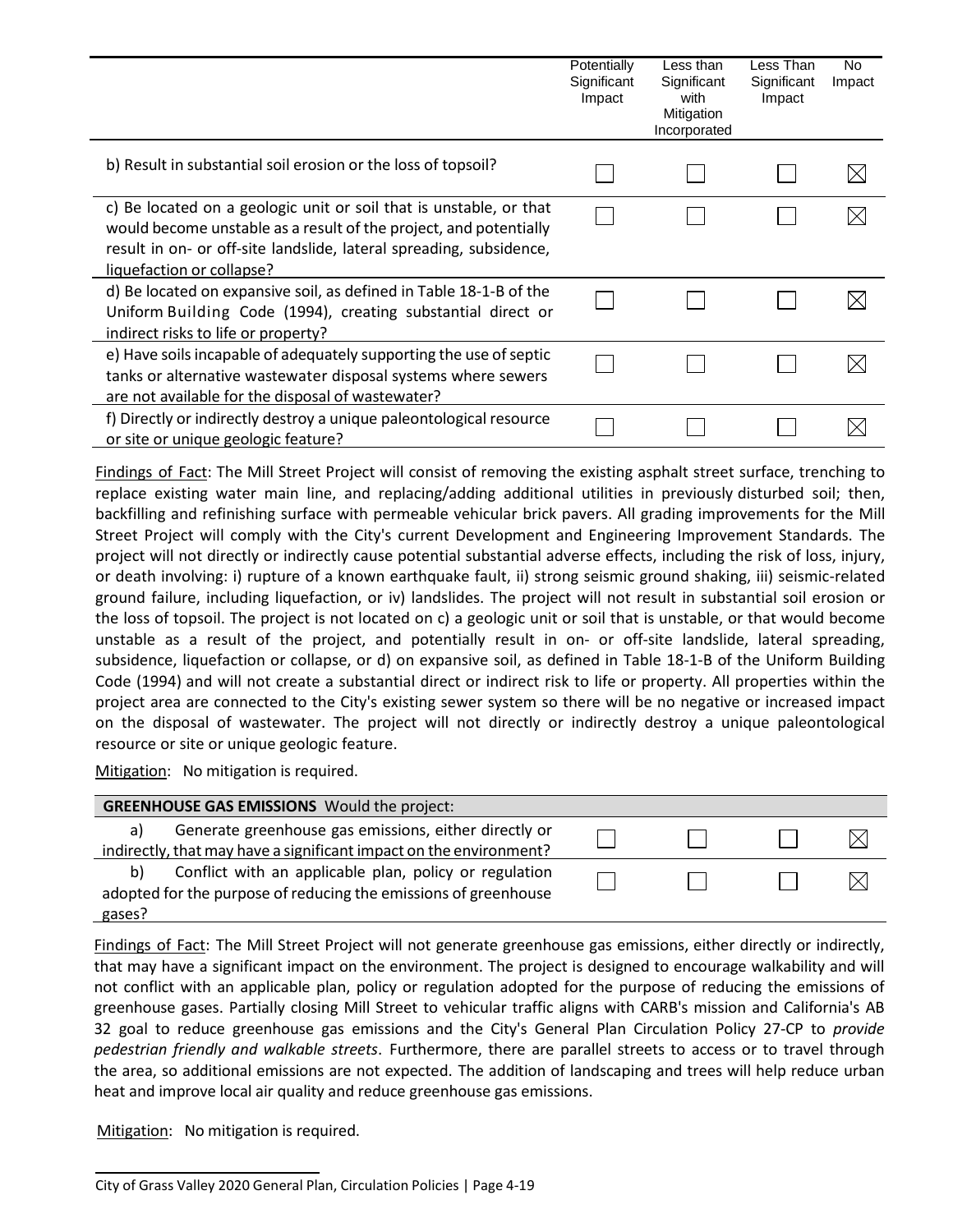|                                                                                                                                                                                                                                                                                                                                                                                                                                                                                                                                                                                                                                                                                                                                                                                                                                                                                                                                                  | Potentially<br>Significant<br>Impact | Less than<br>Significant<br>with<br>Mitigation<br>Incorporated | Less Than<br>Significant<br>Impact | No<br>Impact |
|--------------------------------------------------------------------------------------------------------------------------------------------------------------------------------------------------------------------------------------------------------------------------------------------------------------------------------------------------------------------------------------------------------------------------------------------------------------------------------------------------------------------------------------------------------------------------------------------------------------------------------------------------------------------------------------------------------------------------------------------------------------------------------------------------------------------------------------------------------------------------------------------------------------------------------------------------|--------------------------------------|----------------------------------------------------------------|------------------------------------|--------------|
| HAZARDS AND HAZARDOUS MATERIALS Would the project:                                                                                                                                                                                                                                                                                                                                                                                                                                                                                                                                                                                                                                                                                                                                                                                                                                                                                               |                                      |                                                                |                                    |              |
| Create a significant hazard to the public or the<br>a)<br>environment through the routine transport, use, or disposal of<br>hazardous materials?                                                                                                                                                                                                                                                                                                                                                                                                                                                                                                                                                                                                                                                                                                                                                                                                 |                                      |                                                                |                                    | $\boxtimes$  |
| Create a significant hazard to the public or the<br>b)<br>environment through reasonably foreseeable upset and accident<br>conditions involving the release of hazardous materials into the<br>environment?                                                                                                                                                                                                                                                                                                                                                                                                                                                                                                                                                                                                                                                                                                                                      |                                      |                                                                |                                    | $\boxtimes$  |
| Impair implementation of or physically interfere with<br>c)<br>an adopted emergency response plan or an emergency<br>evacuation plan?                                                                                                                                                                                                                                                                                                                                                                                                                                                                                                                                                                                                                                                                                                                                                                                                            |                                      |                                                                |                                    | $\boxtimes$  |
| d)<br>Emit hazardous emissions or handle hazardous or<br>acutely hazardous materials, substances, or waste within one-<br>quarter (1/4) mile of an existing or proposed school?                                                                                                                                                                                                                                                                                                                                                                                                                                                                                                                                                                                                                                                                                                                                                                  |                                      |                                                                |                                    | $\boxtimes$  |
| Be located on a site which is included on a list of<br>e)<br>hazardous materials sites compiled pursuant to Government<br>Code Section 65962.5 and, as a result, would it create a significant                                                                                                                                                                                                                                                                                                                                                                                                                                                                                                                                                                                                                                                                                                                                                   |                                      |                                                                |                                    | $\boxtimes$  |
| hazard<br>the<br>public<br>to<br>or<br>Findings of Fact: The Mill Street Project will not include the handling of hazardous materials and, therefore, will                                                                                                                                                                                                                                                                                                                                                                                                                                                                                                                                                                                                                                                                                                                                                                                       | the                                  |                                                                | environment?                       |              |
| not create a significant hazard to the public or the environment through a) the routine transport, use, or disposal<br>of hazardous materials or b) through reasonably foreseeable upset and accident conditions involving the release<br>of hazardous materials into the environment. Implementation of the project will not interfere with any of the<br>City's adopted emergency response plans, or any emergency evacuation plans. The project will not emit<br>hazardous emissions or include the handling of hazardous or acutely hazardous materials, substances, or waste<br>within one-quarter (1/4) mile of an existing or proposed school. Mill Street is not located on a site which is<br>included on a list of hazardous materials sites compiled pursuant to Government Code Section 65962.5 and, as a<br>result, will not create a significant hazard to the public or the environment<br>Mitigation: No mitigation is required. |                                      |                                                                |                                    |              |
| HYDROLOGY AND WATER QUALITY Would the project:                                                                                                                                                                                                                                                                                                                                                                                                                                                                                                                                                                                                                                                                                                                                                                                                                                                                                                   |                                      |                                                                |                                    |              |
| Violate any water quality standards or waste discharge<br>a)<br>requirements or otherwise substantially degrade surface or<br>ground water quality?                                                                                                                                                                                                                                                                                                                                                                                                                                                                                                                                                                                                                                                                                                                                                                                              |                                      |                                                                |                                    |              |
| Substantially decrease groundwater supplies<br>b)<br>or -<br>interfere substantially with groundwater recharge such that the<br>project may impede sustainable groundwater management of the<br>basin?                                                                                                                                                                                                                                                                                                                                                                                                                                                                                                                                                                                                                                                                                                                                           |                                      |                                                                |                                    |              |
| Substantially alter the existing drainage pattern of the<br>c)<br>site or area, including through the alteration of the course of a<br>stream or river or through the addition of impervious surfaces?                                                                                                                                                                                                                                                                                                                                                                                                                                                                                                                                                                                                                                                                                                                                           |                                      |                                                                | ΙXΙ                                |              |
| d)<br>Result in substantial erosion or siltation on-site or off-<br>site?                                                                                                                                                                                                                                                                                                                                                                                                                                                                                                                                                                                                                                                                                                                                                                                                                                                                        |                                      |                                                                |                                    | X            |
| Substantially increase the rate or amount of surface<br>e)<br>rupoff in a manner which would result in flooding on-site or off-                                                                                                                                                                                                                                                                                                                                                                                                                                                                                                                                                                                                                                                                                                                                                                                                                  |                                      |                                                                |                                    |              |

 $\boxtimes$ 

 $\hfill \square$ 

 $\Box$ 

 $\Box$ 

| site? |                                                                 |
|-------|-----------------------------------------------------------------|
| $+$   | Create or contribute runoff water which would exceed            |
|       | the capacity of existing or planned stormwater drainage systems |
|       | or provide substantial additional sources of polluted runoff?   |

runoff in a manner which would result in flooding on-site or off-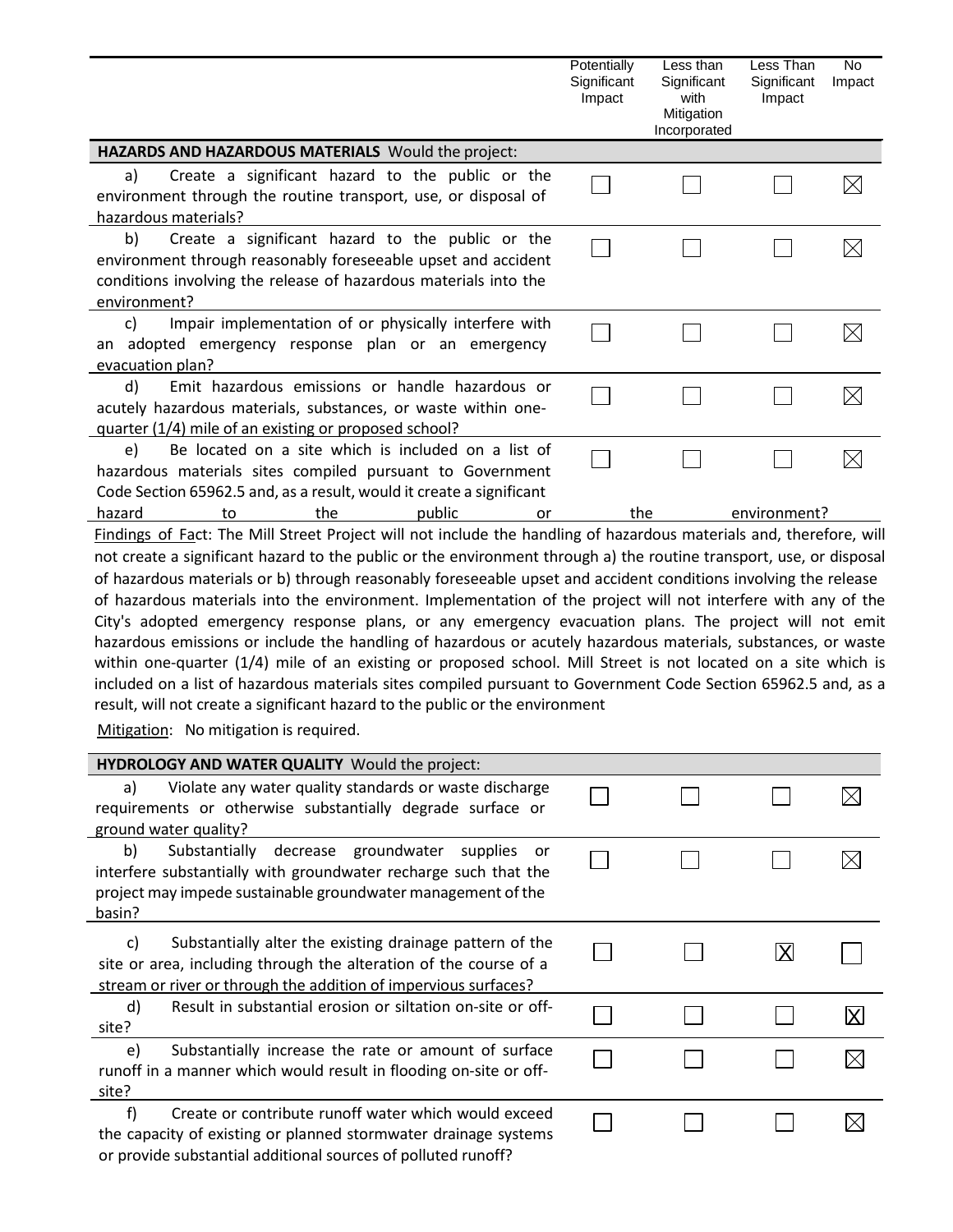|             |                                                                                                                   | Potentially<br>Significant<br>Impact | Less than<br>Significant<br>with<br>Mitigation<br>Incorporated | Less Than<br>Significant<br>Impact | No.<br>Impact |
|-------------|-------------------------------------------------------------------------------------------------------------------|--------------------------------------|----------------------------------------------------------------|------------------------------------|---------------|
| g)          | Impede or redirect flood flows?                                                                                   |                                      |                                                                |                                    |               |
| h)          | In flood hazard, tsunami, or seiche zones, risk the<br>release of pollutants due to project inundation?           |                                      |                                                                |                                    | $\boxtimes$   |
| i)<br>plan? | Conflict with or obstruct implementation of a water<br>quality control plan or sustainable groundwater management |                                      |                                                                |                                    |               |

Findings of Fact: Mill Street is already designed to accommodate storm water runoff via existing storm drain system, but the proposed Mill Street project will enhance the City's storm water management on Mill Street via the installation of various improvements including replacement of the existing impervious street surface with permeable pavers (water will be diverted to perforated pipe located at the low end of the roadway), roof water discharge that was previously sheeting across the sidewalk into storm drains will be rerouted to trench drains and previously mentioned perforated pipe. Overall, the project is expected to improve the storm water and drainage system.

The Mill Street Project will not: a) violate any water quality standards or waste discharge requirements or otherwise substantially degrade surface or ground water quality, b) substantially decrease groundwater supplies or interfere substantially with groundwater recharge, c) substantially alter the existing drainage pattern of the site or area - the project will not alter the course of a stream or river and no impervious surface is being added to the area, d) will not result in substantial erosion or siltation on-site or off-site or e) result in substantial increase in the rate or amount of surface runoff in a manner which will result in flooding on-site or off-site, f) will not create or contribute runoff water that will exceed the capacity of existing or planned stormwater drainage systems or provide substantial additional sources of polluted runoff, g) will not impede or redirect flood flows, h) the project is not in a flood hazard, tsunami, or seiche zones, and therefore will not risk the release of pollutants due to project inundation, i) the project will not conflict with or obstruct implementation of any City water quality control plan or sustainable groundwater management plan.

Mitigation: No mitigation is required.

| LAND USE/PLANNING Would the project:                               |  |  |
|--------------------------------------------------------------------|--|--|
| Cause a significant environmental impact due to a<br>a)            |  |  |
| conflict with any land use plan, policy, or regulation adopted for |  |  |
| the purpose of avoiding or mitigating an environmental effect?     |  |  |
| Disrupt or divide the physical arrangement of an<br>b)             |  |  |
| established community (including a low-income or minority          |  |  |
| community)?                                                        |  |  |

Findings of Fact: The Mill Street Project is consistent with the City's General Plan policies. Specifically, the project promotes the City's circulation goals and objectives for downtown which include *Development of a viable pedestrian and bicycle transportation network (sidewalks paths, lanes and trails) providing alternatives to motorized vehicular transportation*. The proposed improvements will not cause a significant environmental impact due to a conflict with any land use plan, policy, or regulation adopted for the purpose of avoiding or mitigating an environmental effect. The project will not disrupt or divide the physical arrangement of an established community (including a low-income or minority community).

City of Grass Valley 2020 General Plan, Circulation Goals and Objectives 1-CO | Page 4-18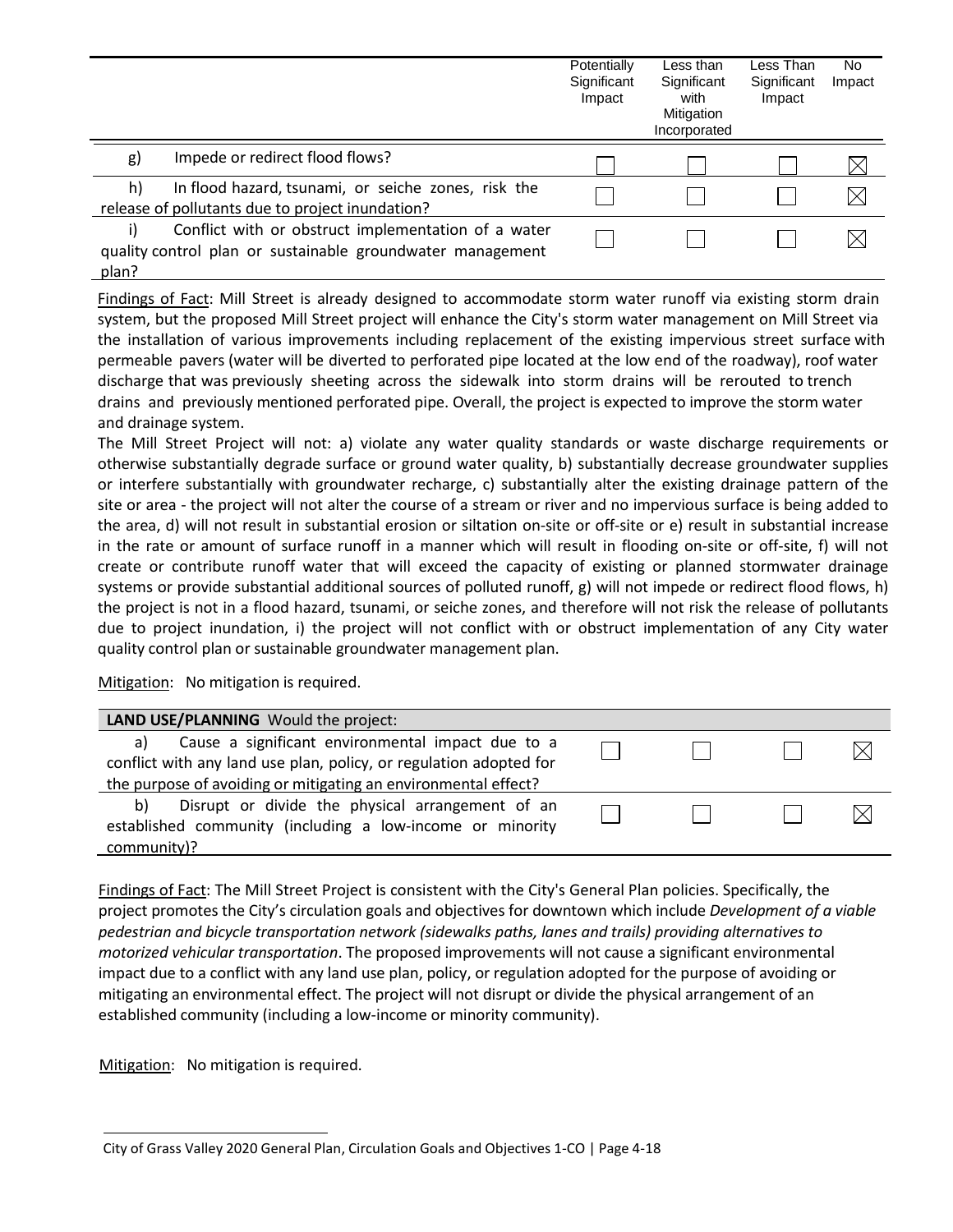|                                                                    | Potentially<br>Significant<br>Impact | Less than<br>Significant<br>with<br>Mitigation<br>Incorporated | Less Than<br>Significant<br>Impact | No.<br>Impact |
|--------------------------------------------------------------------|--------------------------------------|----------------------------------------------------------------|------------------------------------|---------------|
| <b>MINERAL RESOURCES</b> Would the project:                        |                                      |                                                                |                                    |               |
| <b>Mineral Resources</b><br>2.                                     |                                      |                                                                |                                    | $\bowtie$     |
| Result in the loss of availability of a known mineral<br>a)        |                                      |                                                                |                                    |               |
| resource that would be of value to the region or the residents of  |                                      |                                                                |                                    |               |
| the State?                                                         |                                      |                                                                |                                    |               |
| b)<br>Result in the loss of availability of a locally-important    |                                      |                                                                |                                    |               |
| mineral resource recovery site delineated on a local general plan, |                                      |                                                                |                                    |               |
| specific plan or other land use plan?                              |                                      |                                                                |                                    |               |

Findings of Fact: The Mill Street Project site involves work within an existing street. The project will not result in the loss of availability of a known mineral resource that would be of value to the region or the residents of the State or in the loss of availability of a locally important mineral resource recovery site delineated on a local general plan, specific plan or other land use plan.

Mitigation: No mitigation is required.

| NOISE Would the project result in:                                 |  |  |  |  |  |
|--------------------------------------------------------------------|--|--|--|--|--|
| Generation of a substantial temporary or permanent<br>a)           |  |  |  |  |  |
| increase in ambient noise levels in the vicinity of the project in |  |  |  |  |  |
| excess of standards established in the local general plan or noise |  |  |  |  |  |
| ordinance, or applicable standards of other agencies?              |  |  |  |  |  |
| Generation of excessive ground borne vibration or<br>b)            |  |  |  |  |  |
| ground borne noise levels?                                         |  |  |  |  |  |
| For a project located within the vicinity of a private<br>C)       |  |  |  |  |  |
| airstrip or an airport land use plan or, where such a plan has not |  |  |  |  |  |
| been adopted, within two miles of a public airport or public use   |  |  |  |  |  |
| airport, would the project expose people residing or working in    |  |  |  |  |  |
| the project area to excessive noise levels?                        |  |  |  |  |  |

Findings of Fact: The Mill Street Project will generate a temporary increase in ambient noise levels in the vicinity of the project area during construction. The City's noise ordinance (Municipal Code, Section 8.28.100) states *It is unlawful within a residential zone, or within a radius of five hundred feet of a residential zone, to operate equipment or perform outside construction or repair work on a building, structure, or project or to operate a piledriver, steam shovel, pneumatic hammer, derrick, steam or electric hoist, or construction type device between the hours of seven p.m. of one day and seven a.m. of the next day or on a Sunday or legal holiday in such a manner that a reasonable person of normal sensitivity residing in the area is caused discomfort or annoyance unless prior permission has been granted by the building official in the interest of public convenience or necessity.*

Out of necessity and the economic interest of the businesses on Mill Street, the City plans to conduct all construction between 10pm and 10am to avoid disrupting their daily operations. While noise levels may end up being in excess of standards established in the City's general plan or noise ordinance, the City will implement measures to avoid causing *discomfort or annoyance* to any *reasonable person of normal sensitivity,* including notifying any residential property owners within the five-hundred-foot radius of any potential noise disruption. The Mill Street Project is not located within the vicinity of a private airstrip, an airport land use plan, or within two miles of a public airport.

Mitigation: The project area is not within five hundred feet of a residential zone and the City will mitigate any potential noise complaints accordingly (the Engineering Department anticipates any noise complaints will stem from the backup beeping of construction equipment, and that can be mitigated by silencing the backup alarm and requiring a flagger).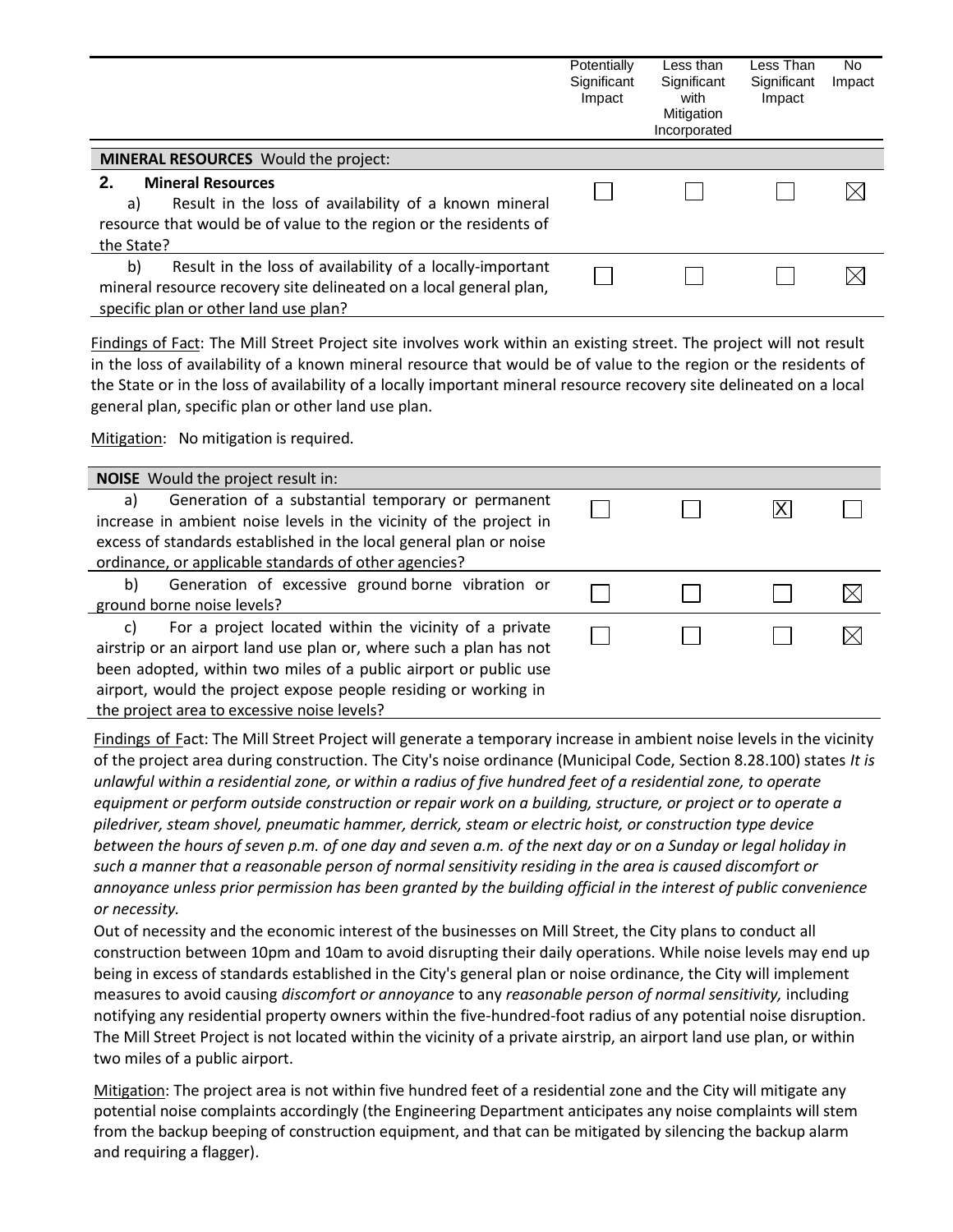|                                                                                                                                                                                                                                 | Potentially<br>Significant<br>Impact | Less than<br>Significant<br>with<br>Mitigation<br>Incorporated | Less Than<br>Significant<br>Impact | No.<br>Impact |
|---------------------------------------------------------------------------------------------------------------------------------------------------------------------------------------------------------------------------------|--------------------------------------|----------------------------------------------------------------|------------------------------------|---------------|
| <b>POPULATION AND HOUSING Would the project:</b>                                                                                                                                                                                |                                      |                                                                |                                    |               |
| Induce substantial unplanned population growth in an<br>a)<br>area, either directly (for example, by proposing new homes and<br>businesses) or indirectly (for example, through extension of roads<br>or other infrastructure)? |                                      |                                                                |                                    |               |
| b)<br>Displace substantial numbers of existing people or<br>housing, necessitating the construction of replacement housing<br>elsewhere?                                                                                        |                                      |                                                                |                                    |               |

Findings of Fact: There will be no population or housing impacts. The Mill Street improvements will not induce substantial unplanned population growth - no new homes or businesses are being proposed with the project. The project will not displace existing people or housing that would necessitate the construction of replacement housing elsewhere.

Mitigation: No mitigation is required.

**PUBLIC SERVICES** Would the project result in substantial adverse physical impacts associated with the provision of new or physically altered government facilities or the need for new or physically altered governmental facilities, the construction of which could cause significant environmental impacts, in order to maintain acceptable service ratios, response times or other performance objectives for any of the following public services:

| <b>Fire Services</b>           |  |  |  |
|--------------------------------|--|--|--|
| Police Protection              |  |  |  |
| Schools                        |  |  |  |
| Parks                          |  |  |  |
| <b>Other Public Facilities</b> |  |  |  |

Findings of Fact: There will be no public service impacts as a result of the Mill Street Project. Public safety and emergency vehicles will maintain full access to the closed street segment of Mill Street. Removable bollards will be installed at each of the end intersections of the closed portion of Mill Street (Mill and Neal Street and Mill and West Main Street). Additionally, a 15-foot fire lane will be maintained, clear of impediments, in the center of the closed segment of Mill Street. All movable planters, seating areas, etc. will be placed outside of the 15-foot fire lane to always allow ladder truck access. The project will not affect service ratios, response times or other performance objectives for Fire Services, Police Protection, Schools, Parks, or any Other Public Facilities.

Mitigation: No mitigation is required.

| <b>RECREATION</b> Would the project:                                  |                                                       |  |             |  |        |  |  |
|-----------------------------------------------------------------------|-------------------------------------------------------|--|-------------|--|--------|--|--|
| a)                                                                    | Include recreational facilities or                    |  | require the |  |        |  |  |
| construction or expansion of recreational facilities which might      |                                                       |  |             |  |        |  |  |
| have an adverse physical effect on the environment?                   |                                                       |  |             |  |        |  |  |
| b)                                                                    | Increase the use of existing neighborhood or regional |  |             |  | $\Box$ |  |  |
| parks or other recreational facilities such that substantial physical |                                                       |  |             |  |        |  |  |
| deterioration of the facility would occur or be accelerated?          |                                                       |  |             |  |        |  |  |

Findings of Fact: The Mill Street Project does not include recreational facilities or require the construction or expansion of recreational facilities. The project will not increase the use of existing neighborhood or regional parks or other recreational facilities; therefore, there will be no substantial physical deterioration of a recreational facility.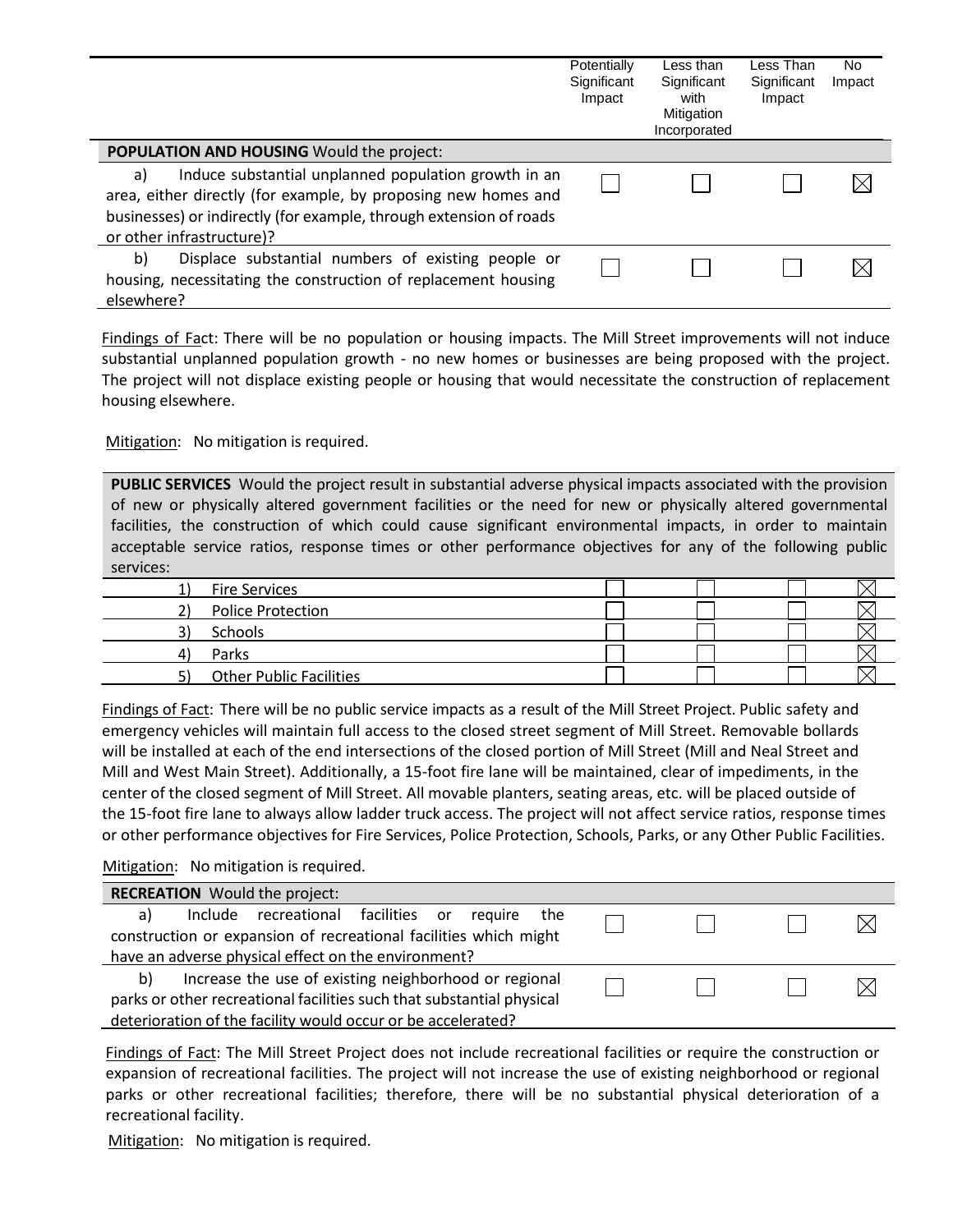|                                                                                                                                                                          | Potentially<br>Significant<br>Impact | Less than<br>Significant<br>with<br>Mitigation<br>Incorporated | Less Than<br>Significant<br>Impact | No<br>Impact |
|--------------------------------------------------------------------------------------------------------------------------------------------------------------------------|--------------------------------------|----------------------------------------------------------------|------------------------------------|--------------|
| <b>TRANSPORTATION</b> Would the project:                                                                                                                                 |                                      |                                                                |                                    |              |
| Conflict with a program, plan, ordinance, or policy<br>a)<br>addressing the circulation system, including transit, roadway,<br>bicycle, and pedestrian facilities?       |                                      |                                                                |                                    |              |
| b)<br>Conflict or be inconsistent with CEQA Guidelines<br>Section 15064.3, subdivision (b)?                                                                              |                                      |                                                                |                                    |              |
| Substantially increase hazards due to a geometric<br>C)<br>design feature (e.g., sharp curves or dangerous intersections) or<br>incompatible uses (e.g. farm equipment)? |                                      |                                                                |                                    |              |
| d)<br>Result in inadequate emergency access or access to<br>nearby uses?                                                                                                 |                                      |                                                                |                                    |              |

Findings of Fact: The Mill Street Project will not conflict with a program, plan, ordinance, or policy addressing the circulation system, including transit, roadway, bicycle, and pedestrian facilities. The project promotes goals for a walkable, pedestrian friendly downtown. The 2020 General Plan Circulation Policy 27-CP prioritizes *providing pedestrian friendly and walkable streets; protect the historical character of the Downtown.* Furthermore*, LOS E is an acceptable LOS for the following intersections: 1) Mill & Neal; 2) West Main & Mill. LOS "E" consists of very long traffic delays, extreme congestion. Delay > 30 sec/veh and < 45 sec/veh*. The project will not conflict or be inconsistent with CEQA Guidelines Section 15064.3, subdivision (b) as the activity of partially closing Mill Street will not increase Vehicle Miles Traveled (VMT). Due to adjacent parallel streets and availability of new public parking, no impact on VMT is expected. Furthermore, OPR Guidelines on VMT also presume transportation projects have an insignificant impact on VMT. Street parking previously available on Mill Street has been reallocated to the South Church Street public parking lot (abuts Mill Street - Chris Stevens Alleyway connects South Church lot and Mill Street) and access to this and the other surrounding public parking lots will not be affected by the proposed project; therefore, the public will not need to drive any more than they did previously to find parking downtown. Additionally, the two streets that run parallel to Mill Street (South Church and South Auburn), which provide access to the same cross streets as Mill Street, will not be affected by the proposed improvements, so the Mill Street Project will have a less than significant impact on VMT. Additionally, the traffic calming measures the City will implement with the Mill Street Project (bulb outs at the West Main Street/Mill Street intersection) coincide with the Tier 1 priority project list in the Nevada County Regional Transportation Plan (2015-2035) for Main Street in downtown Grass Valley. The project will not include geometric design features; therefore, the project will not substantially increase hazards due to a geometric design feature (e.g., sharp curves or dangerous intersections) or incompatible uses (e.g. farm equipment). The Mill Street improvements will be designed to always include a 15-foot fire lane and access to nearby uses will not be affected, so the project will not result in inadequate emergency access. Though no longer a metric for measuring traffic impacts, the LOS on local streets is expected to remain minimal. As evidenced since the street closure since early 2020, the traffic delays are primarily on Neal Street, but the delays have been minimal.

Mitigation: TJKM (a multi-disciplinary firm with extensive expertise in broad areas of transportation, parking, and land use) to evaluate the traffic implications of the planned closure of Mill Street to vehicular traffic for the purpose of converting the street into a pedestrian plaza. Based on this analysis of the site and proposed project, TJKM concludes the project of closing Mill Street to vehicular traffic and encouraging pedestrian travel should have no significant impact for VMT nor require any mitigation measures. Their analysis is based on the California Office of Planning and Research position that new retail land uses do not generate 'new' traffic, but rather tend to redirect existing commercial travel to more convenient locations. The Mill Street pedestrian plaza doesn't directly create any new retail establishments, but may make downtown Grass Valley a more attractive shopping, dining, and employment destination, thereby resulting in reduced travel for residents and visitors of the greater Grass Valley area. And because of the grid pattern described in their analysis, no extra travel is required for travelers who merely want to travel through downtown. Therefore, no mitigation is required.

City of Grass Valley 2020 General Plan, Circulation Policies, Pages 4-20 & 4-7 Nevada County Regional Transportation Plan 2015-2035, Page D-9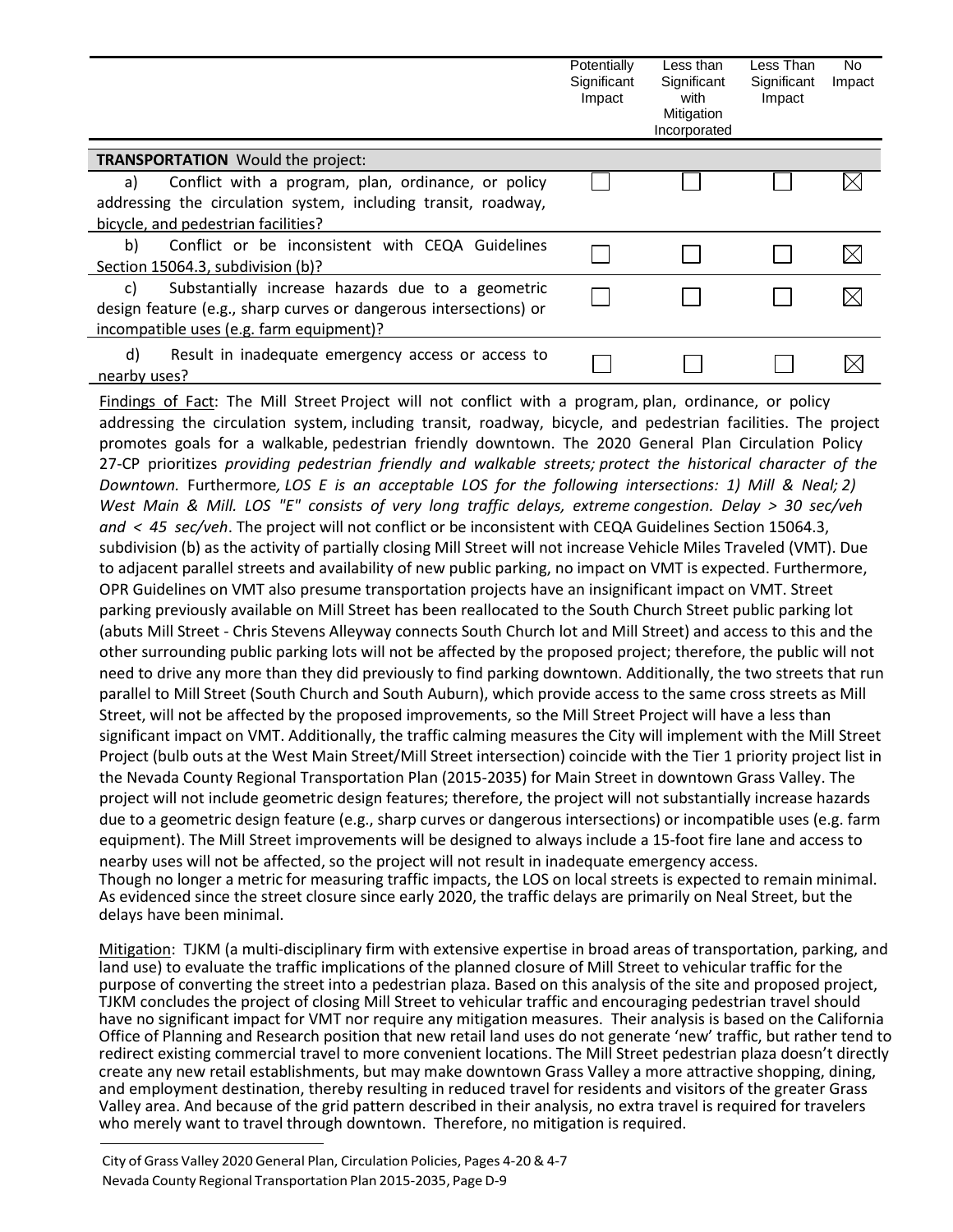|                                                                                                                      | Potentially<br>Significant<br>Impact | Less than<br>Significant<br>with<br>Mitigation | Less Than<br>Significant<br>Impact | No.<br>Impact |
|----------------------------------------------------------------------------------------------------------------------|--------------------------------------|------------------------------------------------|------------------------------------|---------------|
|                                                                                                                      |                                      | Incorporated                                   |                                    |               |
| <b>TRIBAL CULTURAL RESOURCES</b> Would the project cause a substantial adverse change in the significance of a       |                                      |                                                |                                    |               |
| Tribal Cultural Resource, defined in Public Resources Code section 21074 as either a site, feature, place, or        |                                      |                                                |                                    |               |
| cultural landscape that is geographically defined in terms of the size and scope of the landscape, sacred place,     |                                      |                                                |                                    |               |
| or object with cultural value to a California Native American Tribe, and that is:                                    |                                      |                                                |                                    |               |
| Listed or eligible for listing in the California Register of<br>a)                                                   |                                      |                                                |                                    |               |
| Historical Resources, or in a local register of historical resources                                                 |                                      |                                                |                                    |               |
| as defined in Public Resources Code section 5020.1 (k)?                                                              |                                      |                                                |                                    |               |
| A resource determined by the lead agency, in its<br>b)                                                               |                                      |                                                |                                    |               |
| discretion and supported by substantial evidence, to be significant                                                  |                                      |                                                |                                    |               |
| pursuant to criteria set forth in subdivision (c) of Public Resources                                                |                                      |                                                |                                    |               |
| Code Section 5024.1? (In applying the criteria set forth in                                                          |                                      |                                                |                                    |               |
| subdivision (c) of Public Resources Code Section 5024.1, the lead                                                    |                                      |                                                |                                    |               |
| agency shall consider the significance of the resource to a                                                          |                                      |                                                |                                    |               |
| California<br><b>Native</b>                                                                                          | American                             |                                                | tribe.)                            |               |
| Findings of Fact: Since all the improvements and site disturbance will take place within an existing road, the Mill  |                                      |                                                |                                    |               |
| Street Project will not cause a substantial adverse change in the significance of a Tribal Cultural Resource as      |                                      |                                                |                                    |               |
| defined in Public Resources Code section 21074. Mill Street is not listed or eligible for listing in the California  |                                      |                                                |                                    |               |
| Register of Historical Resources, or in a local register of historical resources as defined in Public Resources Code |                                      |                                                |                                    |               |

section 5020.1 (k). All of the historical attributes (primarily historic building facades) on Mill Street will be emphasized and enhanced via the proposed improvements. The Mill Street Project area does not include a resource considered to be significant pursuant to criteria set forth in subdivision (c) of Public Resources Code Section 5024.1; therefore, there will be a less than significant impact on tribal cultural resources. Mitigation: No mitigation is required.

| <b>UTILITIES AND SERVICE SYSTEMS</b> Would the project:                                                                                                                                                                                        |  |  |
|------------------------------------------------------------------------------------------------------------------------------------------------------------------------------------------------------------------------------------------------|--|--|
| Require or result in the relocation or construction of<br>a)<br>new or expanded water, wastewater treatment, or storm water<br>drainage systems, whereby the construction or relocation would<br>cause significant environmental effects?      |  |  |
| b)<br>Have insufficient water supplies available to serve the<br>project and reasonably foreseeable future development during<br>normal, dry, and multiple dry years?                                                                          |  |  |
| Result in a determination by the wastewater treatment<br>C)<br>provider that serves or may service the project that it has<br>adequate capacity to serve the project's projected demand in<br>addition to the provider's existing commitments? |  |  |
| Generate solid waste in excess of State or Local<br>d)<br>standards, or in excess of the capacity of local infrastructure, or<br>otherwise impair the attainment of solid waste reduction goals?                                               |  |  |
| Be noncompliant with federal, state, and local<br>e)<br>management and reduction statutes and regulations related to<br>solid waste?                                                                                                           |  |  |

Findings of Fact: While the Mill Street Project will include replacing the City's main water line, adding MWELO-compliant landscaping irrigation, and modifications to the existing storm drainage system, the project construction will not cause significant environmental effects. In fact, the improvements will result in a more efficient and environmentally friendly drainage system.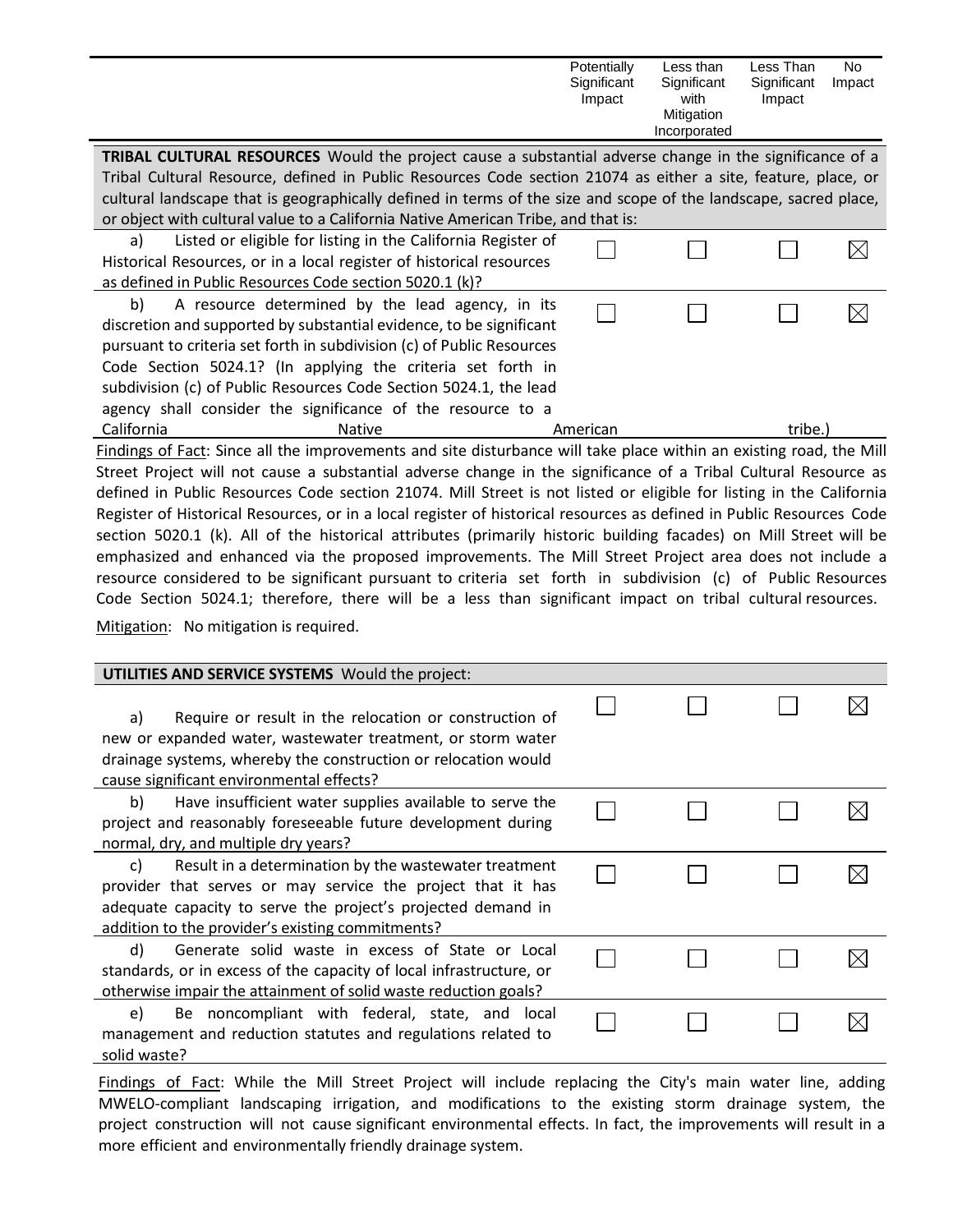The project will not result in insufficient water supply as the existing infrastructure sufficiently supplies water to the surrounding properties, and water demand will not increase as a result of the project. The project will not result in a change in the demand on the City's existing wastewater treatment plant. The Mill Street improvements will not generate solid waste in excess of State or Local standards, or in excess of the capacity of local infrastructure, or otherwise impair the attainment of solid waste reduction goals. The project will comply with all federal, state, and local solid waste management and reduction statutes and regulations.

Mitigation: No mitigation is required.

|                                                                                                                                                                                                                                                                                   | Potentially<br>Significant<br>Impact | Less than<br>Significant<br>with<br>Mitigation<br>Incorporated | Less Than<br>Significant<br>Impact | <b>No</b><br>Impact |
|-----------------------------------------------------------------------------------------------------------------------------------------------------------------------------------------------------------------------------------------------------------------------------------|--------------------------------------|----------------------------------------------------------------|------------------------------------|---------------------|
| WILDFIRE If located in or near state responsibility areas or lands classified as very high fire hazard severity zones,<br>would the project:                                                                                                                                      |                                      |                                                                |                                    |                     |
| Substantially impair an adopted emergency response<br>a)<br>plan or emergency evacuation plan?                                                                                                                                                                                    |                                      |                                                                |                                    |                     |
| Due to slope, prevailing winds, and other factors,<br>b)<br>exacerbate wildfire risks, and thereby expose project occupants<br>to, pollutant concentrations from a wildfire or the uncontrolled<br>spread of a wildfire?                                                          |                                      |                                                                |                                    |                     |
| Require the installation or maintenance of associated<br>C)<br>infrastructure (such as roads, fuel breaks, emergency water<br>sources, power lines or other utilities) that may exacerbate fire<br>risk or that may result in temporary or ongoing impacts to the<br>environment? |                                      |                                                                |                                    |                     |
| d)<br>Expose people or structures to significant risks,<br>including downslope or downstream flooding or landslides, as a<br>result of runoff, post-fire slope instability, or drainage changes?                                                                                  |                                      |                                                                |                                    |                     |

Findings of Fact: The Mill Street Project is not located in or near state responsibility areas or lands classified as very high fire hazard severity zones. Per the Safety Issues identified in the City's General Plan, *The City limits have a distinct urban/wildland interface area. The greatest threat for wildfire hazards are from those that may originate outside the City.* The project will not substantially impair an adopted emergency response plan or emergency evacuation plan. Mill Street is not located on sloped land and is buffered by large commercial buildings on either side. Neither prevailing winds or any other identifiable factors are anticipated to exacerbate wildfire risks; therefore, project occupants will not be exposed to pollutant concentrations from a wildfire or the uncontrolled spread of a wildfire. The Mill Street Project will not require the installation or maintenance of associated infrastructure (such as roads, fuel breaks, emergency water sources, power lines or other utilities) that may exacerbate fire risk or that may result in temporary or ongoing impacts to the environment. The project will not expose people or structures to significant risks, including downslope or downstream flooding or landslides, as a result of runoff, post-fire slope instability, or drainage changes.

City of Grass Valley 2020 General Plan, Safety Issues. Page 7-4